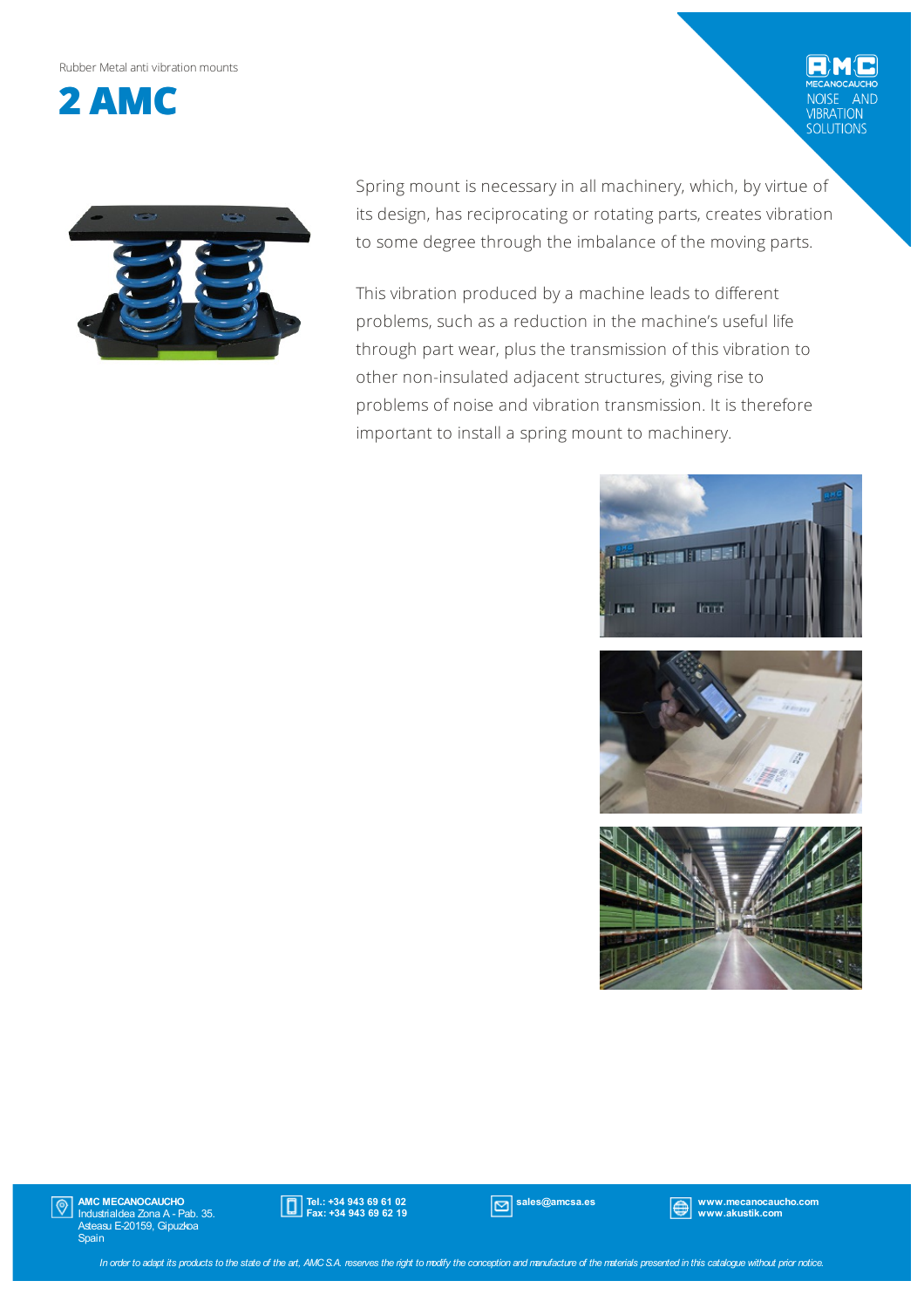**2 AMC**



DRAWINGS



#### DIMENSIONS

| <b>Type</b>         | <b>Spring color</b> | A<br>(mm | <b>B</b><br>(mm) | (mm) | D<br>(mm) | (mm) | ь.<br>(mm) | G<br>(mm) | н<br>(mm) | Max. Load<br>(kg) | <b>Weight</b><br>(kg) | Code <sup>1</sup> |
|---------------------|---------------------|----------|------------------|------|-----------|------|------------|-----------|-----------|-------------------|-----------------------|-------------------|
| 2 AMC 300+Sylomer®  | <b>BLUE</b>         | 200      | 136              | 75   | $\sim$    | 170  | 220        | 244       | 81        | 300               | 3.1                   | 20471             |
| 2 AMC 400+Sylomer®  | WHITE               | 200      | 136              | 75   | 12        | 170  | 220        | 244       | 81        | 400               | 3.172                 | 20472             |
| 2 AMC 500+Sylomer®  | <b>BLACK</b>        | 200      | 136              | 75   | $\sim$    | 170  | 220        | 244       | 81        | 500               | 3.348                 | 20473             |
| 2 AMC 700+Sylomer®  | CREAM               | 200      | 136              | 75   | $\sim$    | 170  | 220        | 244       | 81        | 700               | 3.7                   | 20474             |
| 2 AMC 1000+Sylomer® | <b>LIGHT GREY</b>   | 250      | 136              | 100  | 14        | 210  | 270        | 298       | 106       | 1000              | 5.9                   | 20475             |
| 2 AMC 1500+Sylomer® | <b>GREEN</b>        | 250      | 136              | 100  | 14        | 210  | 270        | 298       | 106       | 1500              | 6,844                 | 20476             |

Tel.: +34 943 69 61 02 Fax: +34 943 69 62 19

sales@amcsa.es www.mecanocaucho.com www.akustik.com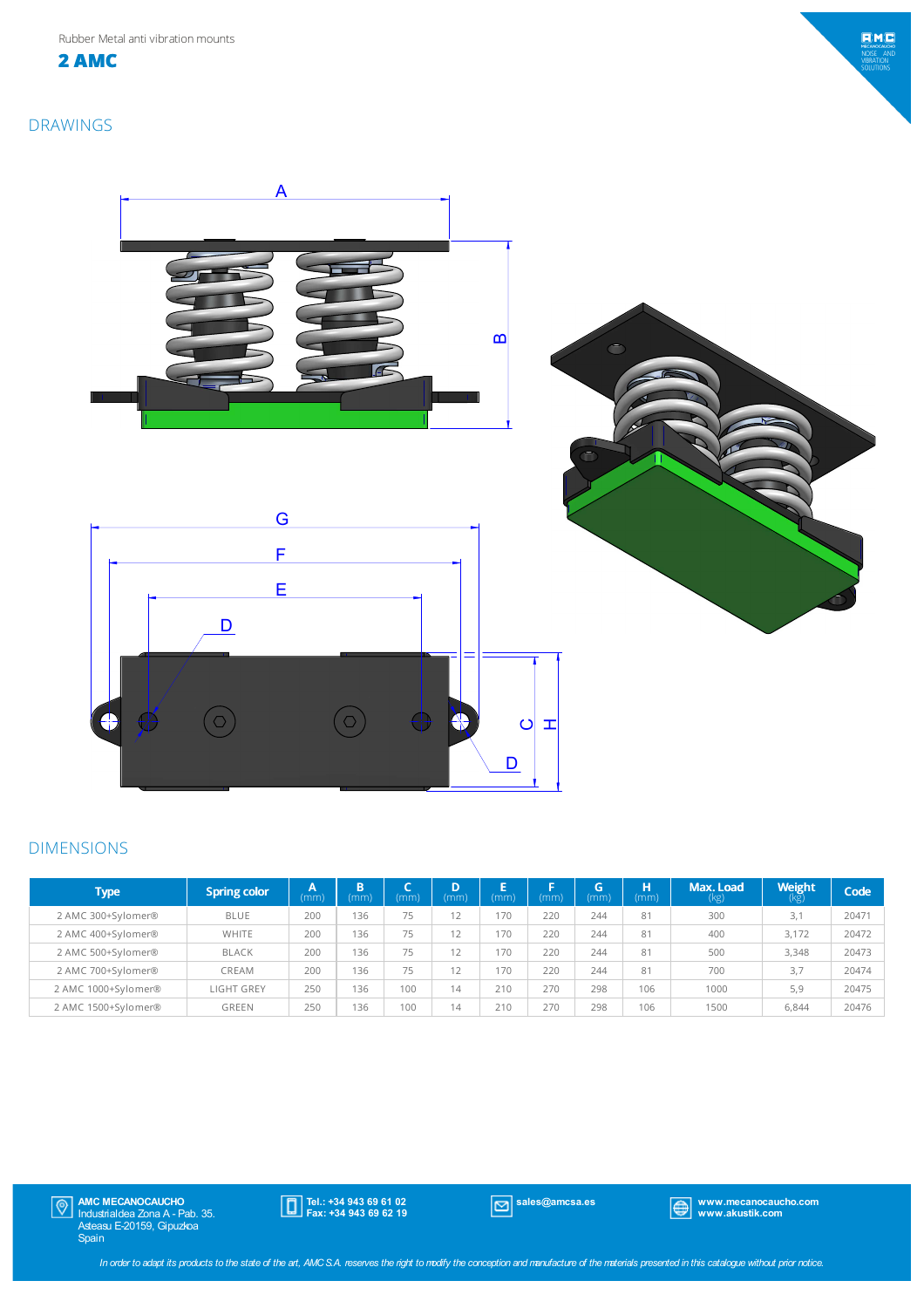



## DRAWINGS



# DIMENSIONS

| <b>Type</b> | <b>Spring color</b> | A<br>(mm) | n<br>(mm) | (mm | D<br>(mm) | Е<br>(mm) | (mm) | G<br>(mm)                | н<br>(mm)                | Max. Load<br>(kg) | <b>Weight</b><br>(kg) | Code  |
|-------------|---------------------|-----------|-----------|-----|-----------|-----------|------|--------------------------|--------------------------|-------------------|-----------------------|-------|
| 2 AMC 300   | <b>BLUE</b>         | 200       | 124       | 75  | 12        | 170       |      | $\overline{\phantom{a}}$ | $\overline{\phantom{a}}$ | 300               | 3,1                   | 20401 |
| 2 AMC 400   | WHITE               | 200       | 124       | 75  | 12        | 170       |      | $\overline{\phantom{a}}$ | $\overline{\phantom{a}}$ | 400               | 3,172                 | 20411 |
| 2 AMC 500   | <b>BLACK</b>        | 200       | 124       | 75  | 12        | 170       |      | $\overline{\phantom{a}}$ | $\overline{\phantom{a}}$ | 500               | 3,348                 | 20421 |
| 2 AMC 700   | CREAM               | 200       | 124       | 75  | 12        | 170       |      | $\overline{\phantom{a}}$ | $\overline{\phantom{a}}$ | 700               | 3,7                   | 20431 |
| 2 AMC 1.000 | <b>LIGHT GREY</b>   | 250       | 124       | 100 | 14        | 210       |      | $\sim$                   | $\overline{\phantom{a}}$ | 1000              | 5,9                   | 20441 |
| 2 AMC 1.500 | GREEN               | 250       | 124       | 100 | 14        | 210       |      | $\overline{\phantom{a}}$ | $\overline{\phantom{a}}$ | 1500              | 6,844                 | 20451 |

 $\ddot{\bullet}$  $\odot$ 

 $\odot$